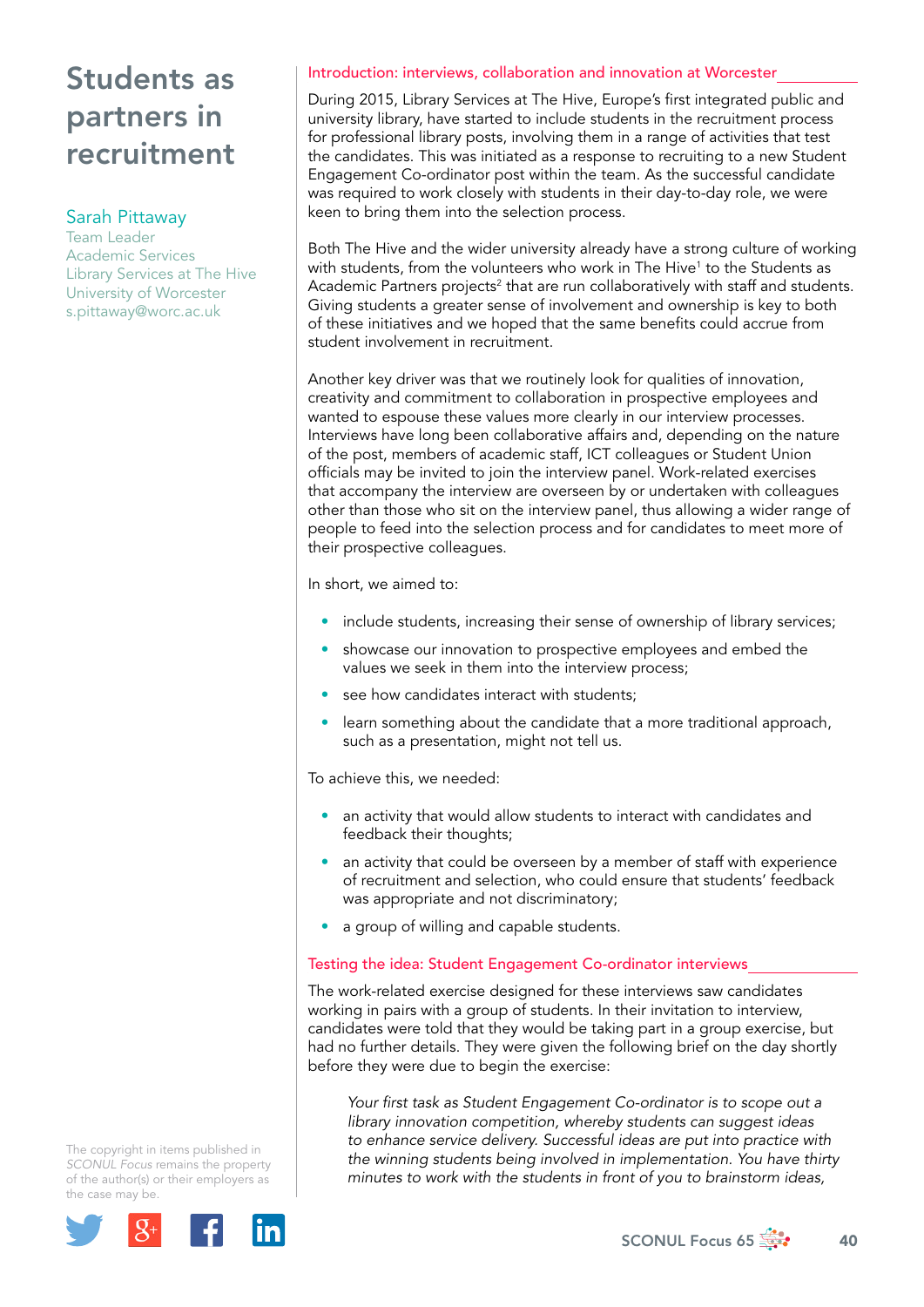*scope feasibility, and come up with some recommendations for this event. You may use the flipchart paper to write down bullet points, draw a mind-map or otherwise record your ideas.*

A small group of students were offered the chance to join this exercise. Five were casually employed by Academic Services at the time, whilst a sixth had recently completed a work placement project module with the team. Four accepted the offer, although only two turned up on the day. All four were given the brief in advance, alongside an outline of their role in the exercise.

Two academic liaison librarians supervised and observed the task, marking the candidates on the following criteria:

- ability to engage others;
- understanding importance of, and responsiveness to, student feedback;
- creative approach to problem-solving;
- innovation and openness to change;
- ability to communicate ideas.

Useful information came from the students' subconscious responses to candidates; in some cases, candidates' body language showed very clear engagement (leaning forward, nodding, expressive hand movements) and in others very clear disengagement (physically moving away from candidates, folding arms, etc). The students were also asked for their feedback at the end of each exercise, both on the candidates and the exercise itself (see below).

Both the students' verbal feedback and their observed responses confirmed the liaison librarians' opinions of the strongest candidate, who went on to perform well in the interview panel. As a token of appreciation, students were sent a £10 Amazon voucher afterwards.

#### Building on success: academic liaison librarian interviews

Feeling positive about these experiences, we decided to involve students again in interviews for an academic liaison librarian post. Given the 50% attrition rate in our volunteers in the previous round, and because these interviews were to be held at the student-unfriendly time of 09:00 on a Monday, we were significantly more active in ensuring that students who signed up were committed to attending. Amazon vouchers were promised in advance as an incentive, and students were reminded of the value of the activity for their CVs and for use in their Worcester Award log books – Worcester's employability award for use in their Higher Education Achievement Record. Only two students were needed, but eight or nine were signed up, with the extra students taking part in a focus group. A number of confirmation emails ensured that nearly all students turned up on the day.

As part of their invitation to interview, candidates were given the following brief:

*Imagine you are in post and you find that your only allocated contact*  with students for teaching library and information skills in a particular *subject area is a single lecture very early in their first year. You are given the opportunity to change this. What sort of session(s) do you propose to run instead? What technology might you use (if any)?*

*Your presentation will take place in the form of a 'speed dating' type of exercise, where you move from one table to the next to repeat the conversation while meeting the needs of your new audience. You will have no more than 7 minutes with each of the following:*

The copyright in items published in *SCONUL Focus* remains the property of the author(s) or their employers as the case may be.

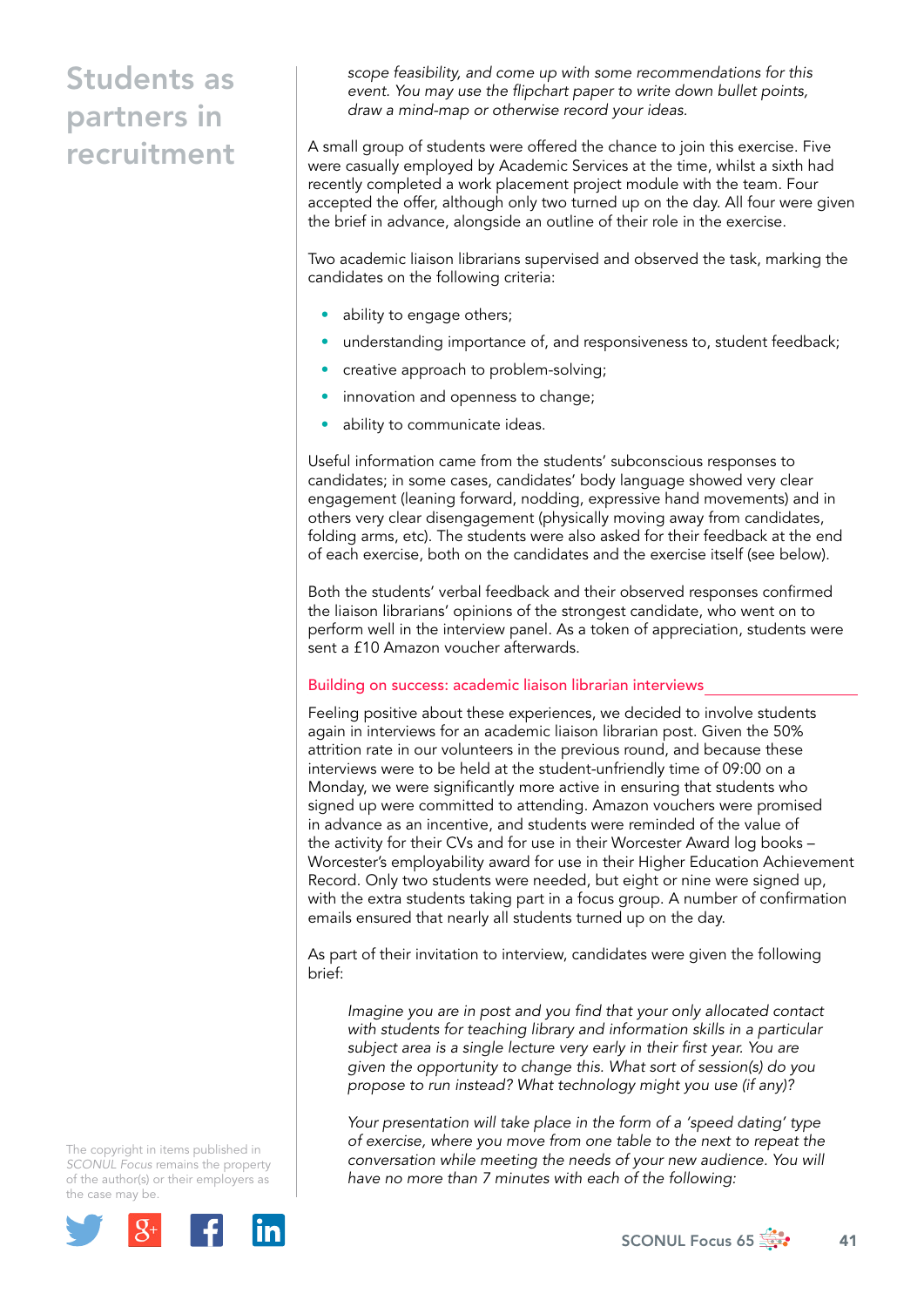- *Table 1 2 students*
- *Table 2 1 academic liaison librarian*
- *Table 3 1 member of academic staff*

#### *Please note:*

- *You may wish to do this as a 'sales pitch' or initiate a dialogue. However you choose to deliver your idea, you should allow time for questions and discussion.*
- *There will be a member of staff keeping you to time, ensuring you speak to all three tables. Each table will be making notes to feedback to the interview panel.*
- *You will not have any technology available to you on the day.*

The resulting activity was hectic, but highly productive and enjoyable, with a variety of discussions taking place at each table.

### Benefits and feedback

From the perspective of those recruiting, the involvement of students was a resounding success. We felt that adding the student perspective tended to confirm the views of others in the recruitment process and, in some cases, helped elucidate elements that we had a feeling about but could not quite pin down, e.g. a candidate we felt might be slightly intimidating caused students to physically shrink back.

Speaking to candidates at interview and after they had started their employment with us revealed that they were a little daunted by the exercises we set, but fully understood the point of the exercises and their value. However, it did overshadow the interview itself for some candidates, who spent more time preparing for the exercise than for the interview itself.

Students, meanwhile, valued the opportunity to be consulted on library roles that would affect them. After one round of interviews, we were contacted quite swiftly by one student who expressed considerable interest in knowing who had been appointed. They also valued both the opportunity to add this experience to their CVs and real-world experience of being involved in recruitment.

## Lessons for the future?

Despite its successes, this approach is not without challenges. The first is a concern about student reliability, particularly when interviews start early in the morning. Financially incentivising the process helps students understand the morning as a valuable use of their time. Similarly, running a second, concurrent activity (e.g. a focus group) was helpful as this meant that if students failed to arrive or dropped out at the last minute, we could use the second group as a back-up.

The second, possibly greater, challenge is in clearly outlining to the students their role in the selection process and making clear that their voice is one of many. For example, one student showed a clear preference for a candidate who, although appointable, was agreed to be the least experienced by all other members of both the work related exercise and interview panel. When the student choice does not tally with the rest of the selection team, this needs to be fed back carefully to students to ensure that they understand the full picture.

The copyright in items published in *SCONUL Focus* remains the property of the author(s) or their employers as the case may be.



Our personnel department have also raised concerns around recruitment and selection training. Unlike other staff involved, students have not completed this